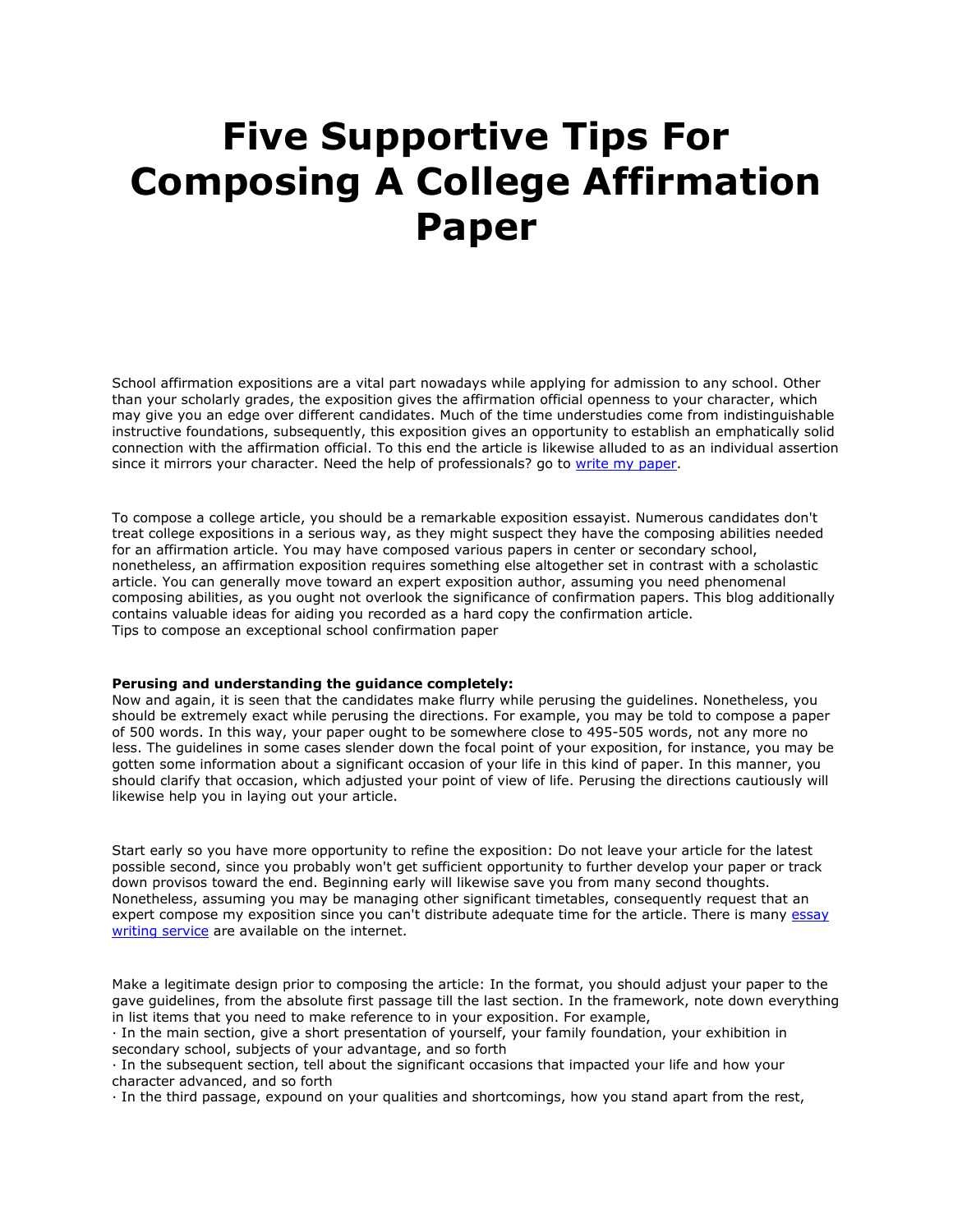additionally notice your temporary jobs, co-curricular exercises, assuming you have at any point done low maintenance work or some other accomplishment in your scholastic or individual life.

· In the fourth passage, clarify your arrangements for the future, the objectives you have set in your life and how the school you are applying for is vital to accomplish your objectives, and how you need to add to society.

Whenever you have finished the framework in the previously mentioned design, all you need to do now is to expand as per the list items exhaustively.

4. Compose the exposition: After you have perused the guidelines and made up a layout for your article, the creative cycle of your paper will become more straightforward for you. While composing, keep the accompanying focuses to you:

· Be honest: While being unscrupulous or misrepresenting, you should remember that the affirmation officials would cross-really look at your paper with your other scholarly records. They may even call you for a meeting where they may pose you similar inquiries, while you might neglect to give similar responses. Buy [dissertation](https://www.gradschoolgenius.com/buy-dissertation) for clients with a personalized and customized thesis and dissertation consultation. · Attempt to be positive and imaginative, while trying not to offer your negative viewpoints about the world and life.

· Add a little humor to your exposition so the affirmation officials don't get exhausted while perusing your paper. It will likewise make your exposition remarkable for them.

· Express your enthusiasm for accomplishing something positive through your instructive excursion that will make you a superior variant of yourself. Your inspiration to continue to battle to improve as an individual will assist you with standing apart among others.

· Notice the difficulties you have confronted up until this point and how you conquer those difficulties. Tell them, what significant illustrations from those difficulties have you learned in your life. This will make them consider you an issue solver. There are many [essay writer](https://www.essaywriter.college/) available on the internet.

· Notice the local area administration that you have done as a volunteer will make them see you as a compassionate individual, who can work for the advancement of the general public in future.

· Making a trip assuming you like to investigate the world, what you have investigated up until this point, what you like with regards to voyaging and so on Notice your gifts, in the event that you have any, for example, singing, moving, playing guitar, or doing sorcery stunts, and so on All such things will reflect and feature the gentler side of your extraordinary character.

Audit and edit: Do peruse your exposition on various occasions to discover any spelling or syntactic missteps. At this stage, you may find your exposition somewhat dull, hence recruit a paper composing administration to save you from the tremendous pressure because of a fragmented article. custom essay [writing service](https://www.essaywritingservice.college/) are helpful for students to write an essay.